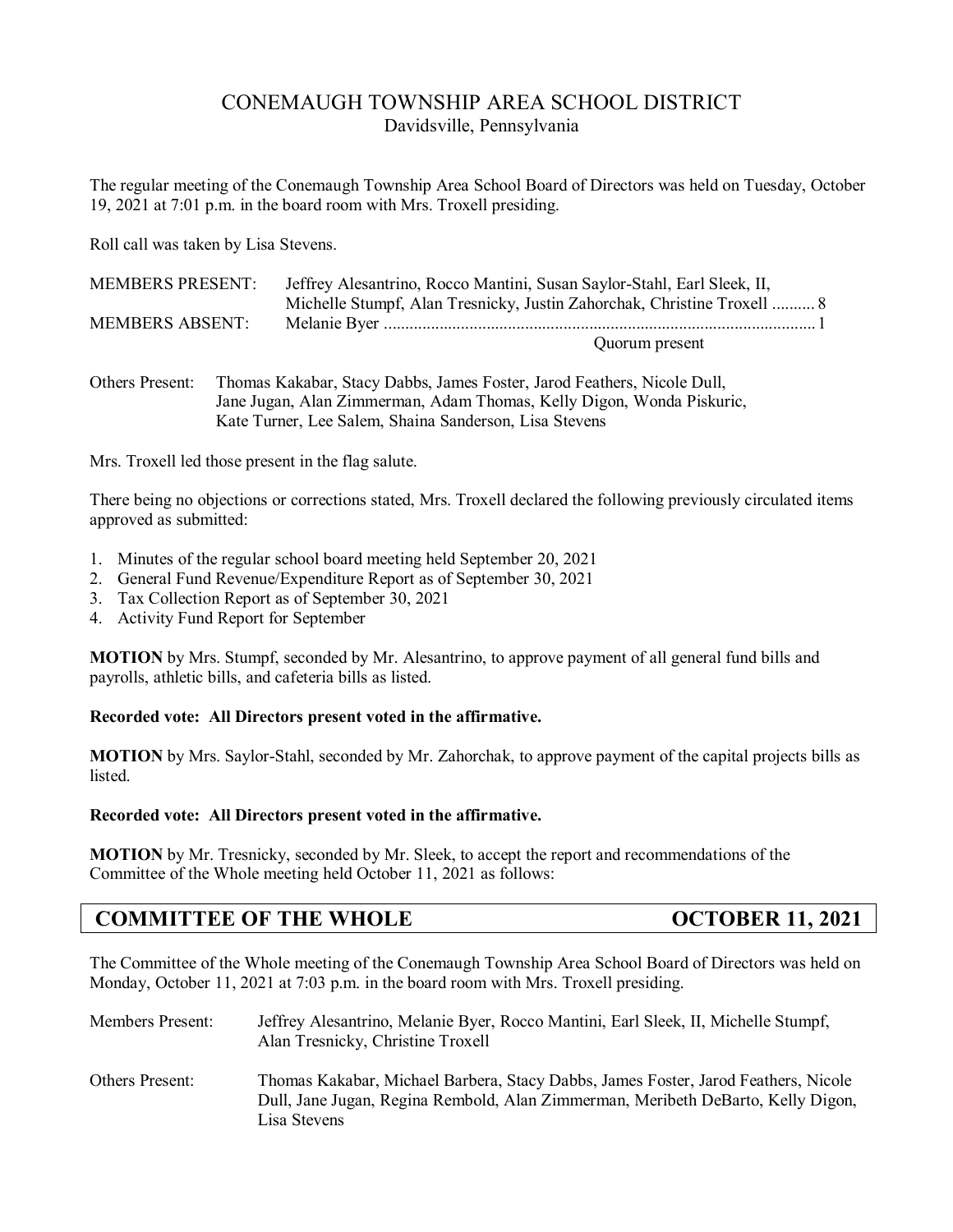Committee of the Whole continued—

The following items are presented for your review and consideration:

- 1. Rotary Interact Club Advisors Catherine Kasun and Tracy Durica attended the meeting along with Brielle Ciarimboli (President) and Jackson Byer (Vice President) to present an update on service projects completed by the Club during the 2020-2021 school year. They informed the Board about their tentative projects for the current school year also.
- 2. Student Education
	- A. Recommend permission for Jonathan Updyke (Grade 10) to attend Conemaugh Township Area High School as a tuition student for the remainder of the 2021-2022 school year in accordance with Policy No. 202 at a rate of \$10,171.84 (prorated based on annual amount of \$12,045.06) with any additional costs such as an aide, outside placement, etc., to be billed to his parents. Equal monthly payments shall be required, with the first payment to be made by November 1, 2021 and the total amount due to be paid on or before June 15, 2022.
	- B. Informational Item Discipline Reports were included with the agenda.
- 3. School Activities
	- A. Recommend approval of the following Field Trip/Competition Requests:
		- 1. Permission for Kelly Birkhimer to accompany students (10) to a Professional Youth Conference at the Greater Johnstown CTC on Thursday, October 28, 2021 at no cost to the district.
		- 2. Permission for Kelly Birkhimer to accompany students (10) to St. Vincent College/Latrobe on Thursday, November 4, 2021 at no cost to the district.
		- 3. Permission for Maureen Kalfas to accompany life skills students (9) to a grocery store/restaurant (2 visits), Humane Society, Lowe's, Food Kitchen, and Johnstown Christmas Tree for community based instruction experiences on 11/15, 11/16, 11/23, 11/30, 12/6, 12/14, 12/16, and 12/21/2021 at a cost of \$284: \$200/travel; \$84/nurse (budgeted).
		- 4. Permission for Mari Grace Lingenfelter to accompany Senior High Choir members (8) to the Somerset County Chorus Festival at Rockwood High School on November 22-23, 2021 (Monday-Tuesday) at a cost of \$911: \$160/registration; \$495/travel; \$256/substitutes (budgeted).
		- 5. Permission for Alyshia Mock to accompany the Elementary Reading Team (16) to a Reading Competition at Bellwood-Antis High School on Tuesday, November 2, 2021 at a cost of \$539: \$75/registration; \$400/travel; \$64/substitute (budgeted).
		- 6. Permission for Clayton Nanassy to accompany chemistry students (10) to Saint Francis University for Science Day on Thursday, November 18, 2021 at a cost of \$548: \$165/registration; \$255/travel; \$128/substitute (budgeted).
		- 7. Permission for Kimberly Reynolds to accompany life skills students (7) to Valewood Farms, Five Below, Dollar Tree, Flood City Café, and the Johnstown Christmas Tree for community based instruction experiences on October 15, November 18, and December 16, 2021 at a cost of \$943: \$91/admission; \$600/travel; \$252/nurses (budgeted).
	- B. Informational Item The Elementary Newsletter was included with the agenda.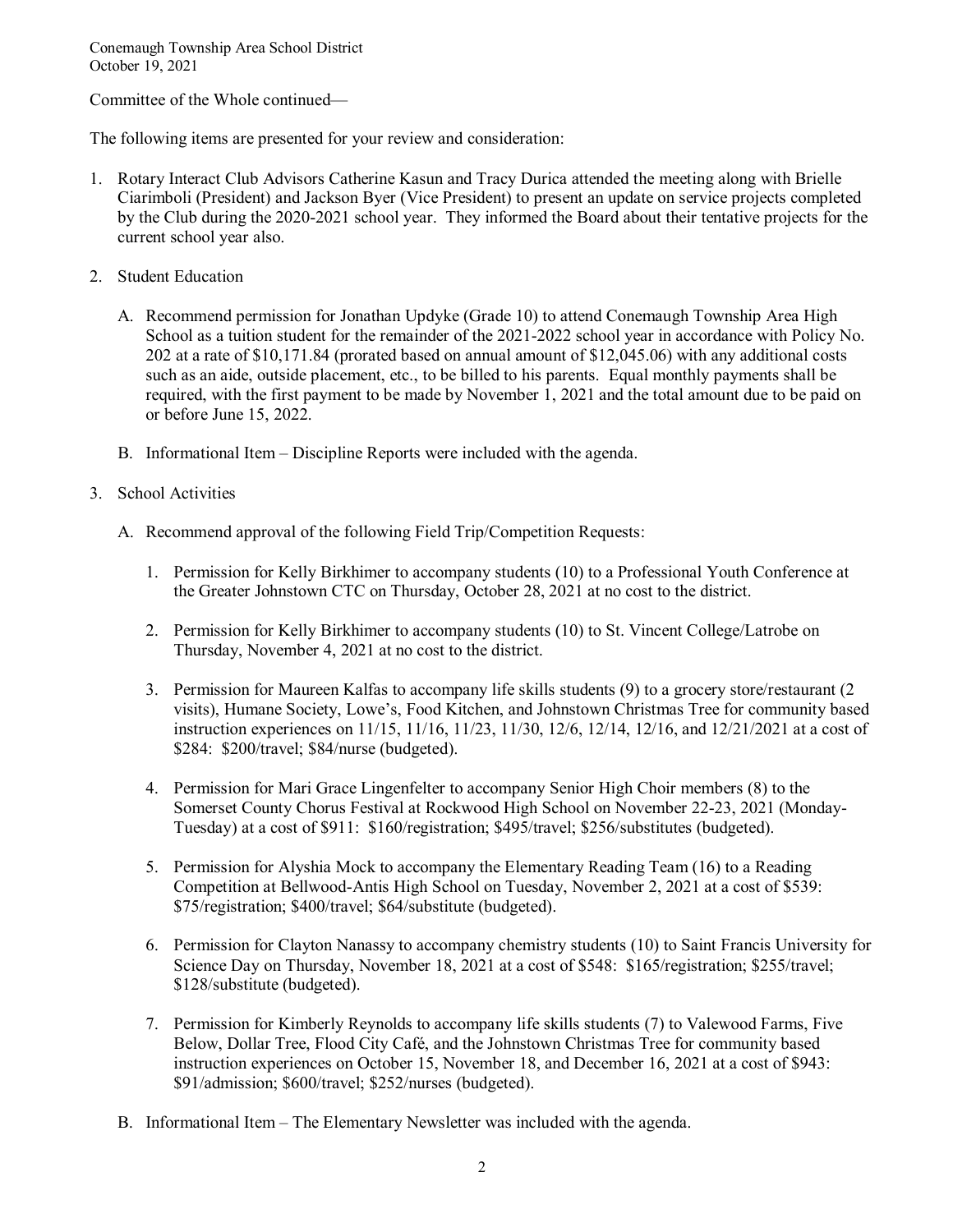Committee of the Whole continued—

- 4. Human Development
	- A. Recommend approval of the following Conference Requests:
		- 1. Permission for Thomas Kakabar to attend the District Administration Leadership Institute at the Naples Grand Resort on December 15-18, 2021 (Wednesday-Saturday) at no cost to the district.
		- 2. Permission for Regina Rembold to attend the PASBO Annual Conference in Hershey on March 8-11, 2022 (Tuesday-Friday) at a cost of \$1,021: \$349/registration; \$198/travel; \$474/lodging (budgeted).
	- B. Recommend approval of a change in Salary Schedule Placement in accordance with Article VIII, Section 6, of the Professional Agreement as follows: Jamie Kerr/Bachelor's  $+20$ .
	- C. Recommend approval of the following individuals as Before and After School Tutors at a rate of \$27 per hour for the 2021-2022 school year: Andrew Byer, Meribeth DeBarto, Tracy Durica, Ashley Kopp, Kelly Kramer, Jakeb Rising, Michele Roman, Alan Tresnicky, II, and Melissa Wilson (Title I and District Funds).
	- D. Recommend approval of additional Substitute Teachers submitted by The Learning Lamp/Ignite Education Solutions for the 2021-2022 school year: Cassandra Jones (Emergency); Raven Roland (Emergency); Hunter Thomas (Social Studies).
	- E. Recommend approval to enter into an agreement with Ignite Education Solutions/The Learning Lamp to provide Supplemental Health Assistants on an as-needed basis for field trips, etc., at a maximum cost of \$168 per day (pay rate of \$125/day) for the 2021-2022 school year.
	- F. Recommend reappointment of Shawn Blank as a bona fide volunteer Head Junior High Wrestling Coach with compensation of \$3,060 for the 2021-2022 school year. (3% increase)
	- G. Recommend appointment of the following bona fide volunteer coaches with compensation to be as listed for the 2021-2022 school year:

| Paul F. Baer, Jr.   | <b>Assistant Varsity Girls' Basketball</b> | \$2,781 (pending clearances)               |
|---------------------|--------------------------------------------|--------------------------------------------|
| Carly Gindlesperger | Assistant J. H. Girls' Basketball          | \$2,060 (pending clearances)               |
| Brian Heinrich      | <b>Head Varsity Wrestling</b>              | \$4,078 (credit for prior C.T. experience) |

H. Recommend approval of the following additional volunteers for the 2021-2022 school year:

| Bryon Berg             | <b>Elementary Wrestling</b>      |
|------------------------|----------------------------------|
| <b>Brittany Ferpas</b> | <b>Elementary School</b>         |
| Donald Haines          | Varsity Football                 |
| Jill LaRue             | <b>Elementary School</b>         |
| Jason Lehman           | Swimming                         |
| Jill Lehman            | Swimming/High School Field Trips |
| Daniel McDermott       | Swimming                         |
| Dalton Meyers          | Track                            |
| Kimberly Meyers        | Track                            |
| Samantha E. Stevanus   | <b>Elementary School</b>         |
| Herman Zilch, III      | Swimming                         |
|                        |                                  |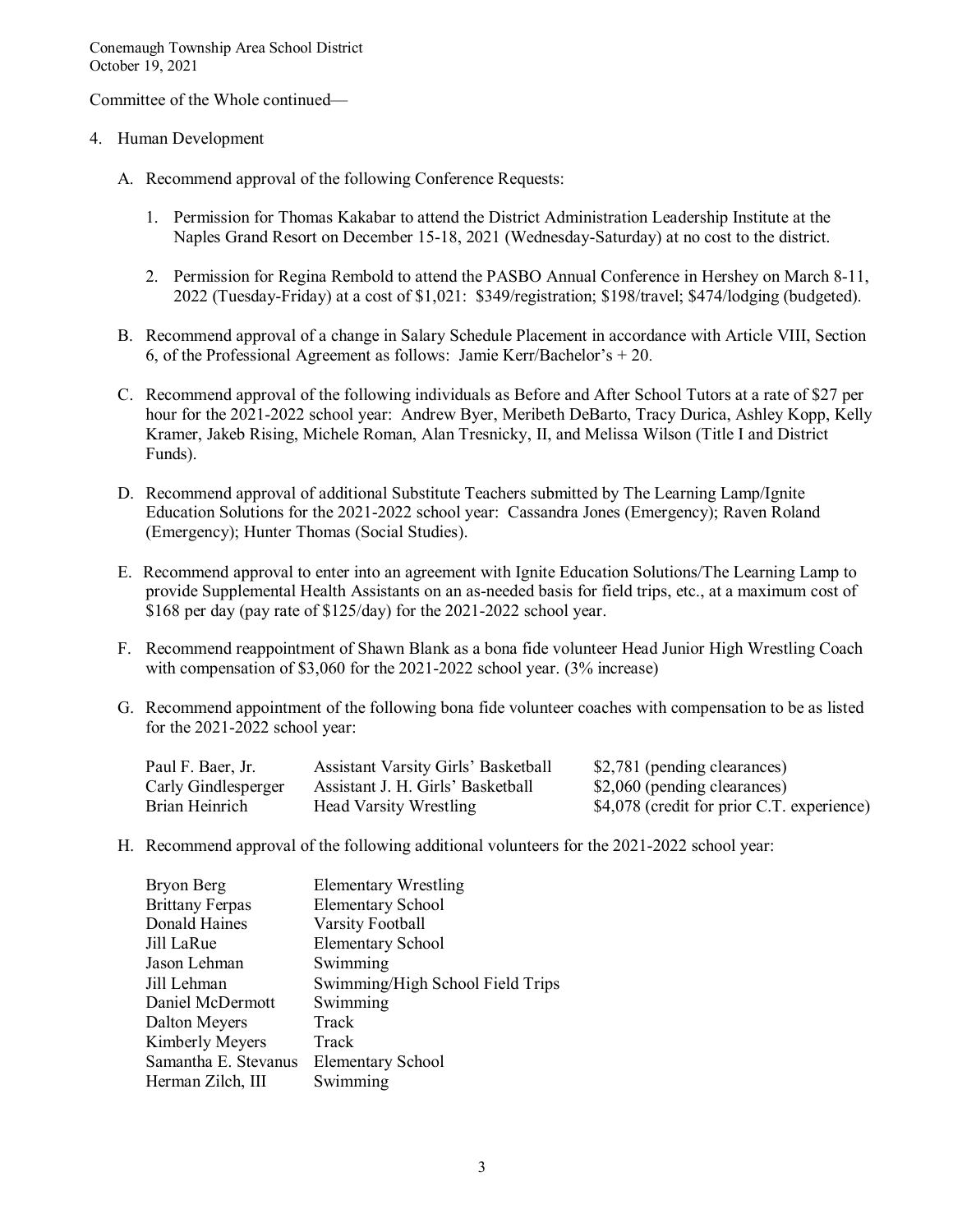Committee of the Whole continued—

- 5. Buildings & Grounds
	- A. Recommend approval of the following Use of Facilities Requests:
		- 1. Girl Scouts & Boy Scouts/Recruitment Elementary School Pavilion Monday, October 18, 2021 (5:00 p.m. to 8:00 p.m.) Rebecca Parker
		- 2. Grade 3 Boys' Basketball Elementary School Gym/Multipurpose Room Various Dates, October-November, 2021 (6:00 p.m. to 8:00 p.m.) Scott Smith
		- 3. PTA/Cherrydale Fundraiser Pickup Elementary School Cafeteria Wednesday, October 27, 2021 (1:30 p.m. to 6:00 p.m.) Jessica Elliott
		- 4. C. T. Volleyball/Banquet High School Field House Sunday, October 31, 2021 (6:00 p.m. to 9:00 p.m.) Danielle Maldet
		- 5. C. T. Wrestling Boosters/Elementary Dual Wrestling Meets Elementary School Gym or Cafeteria Tuesdays or Thursdays, November 1, 2021 through March 31, 2022 (6:00 p.m. to 8:30 p.m.) Deanna Maurer
		- 6. PTA/Mega Event for Cherrydale Fundraiser Elementary School Gym Thursday, November 4, 2021 (2:00 p.m. to 8:00 p.m.) Jessica Elliott
- 6. Budget & Finance
	- A. Recommend acknowledgment of receipt of the following changes in Occupation Valuation Classification: Brian W. Hahl – Retired; Rodney Jones – Retired; Dennis R. Naugle – Retired.

An executive session was held from 7:32 p.m. to 9:04 p.m. to discuss personnel matters.

The meeting adjourned at 9:04 p.m.

#### **Recorded vote: All Directors present voted in the affirmative.**

**MOTION** by Mr. Sleek, seconded by Dr. Mantini, to approve the following requests:

1. Permission for Erin O'Donnell to accompany the Spanish Club (30) to the Elementary School once per month to teach Spanish lessons during the 2021-2022 school year at a cost of \$50/travel per trip (budgeted).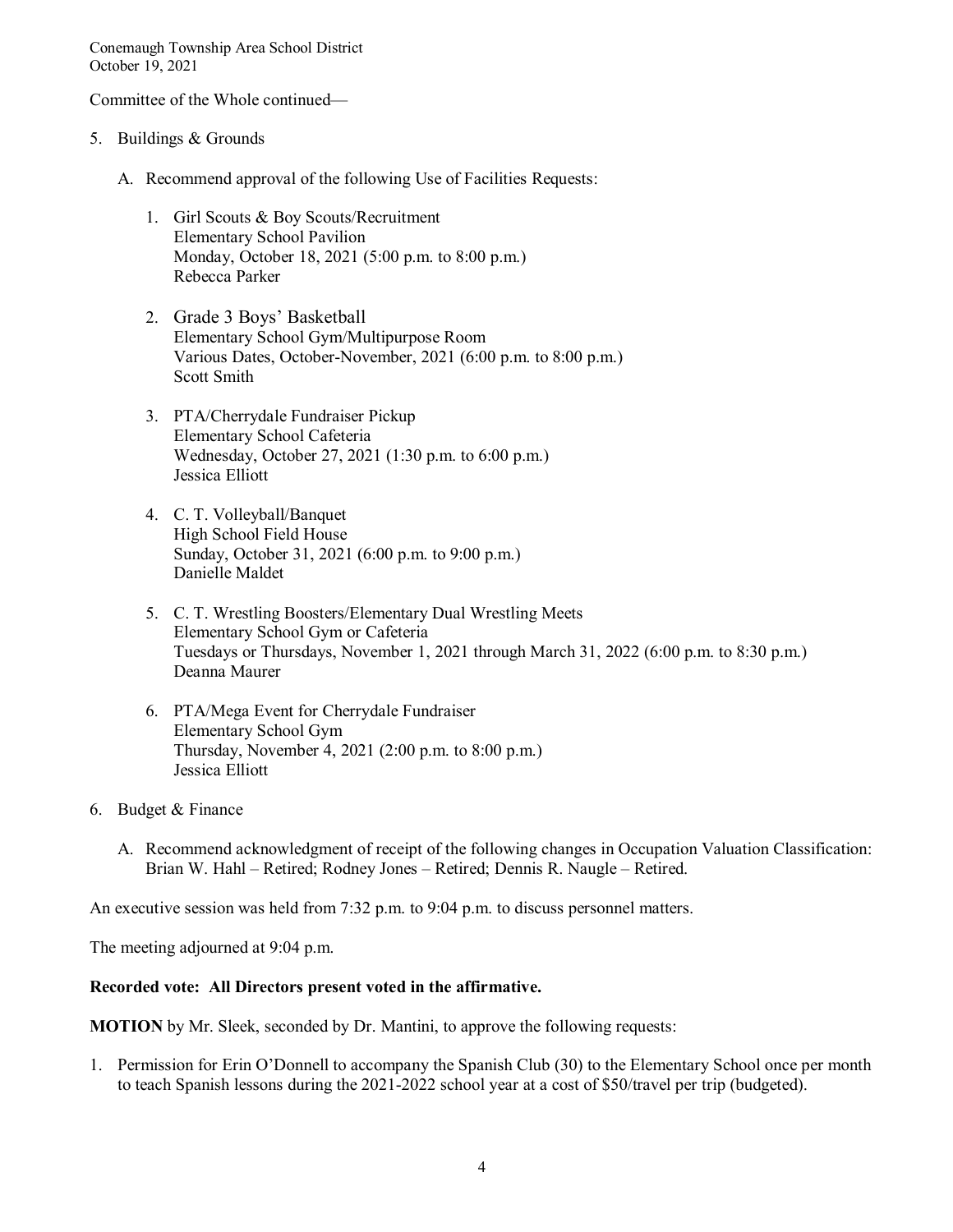- 2. Permission for Deborah Mishler to attend a Computer Code Workshop at I. U. 8/Richland on Friday, October 22, 2021 at a cost of \$26.88/travel (budgeted).
- 3. Appointment of Kelly McCall as a Before and After School Tutor at a rate of \$27 per hour for the 2021-2022 school year.
- 4. Permission for the following individuals to serve as volunteers during the 2021-2022 school year:

| Roger Conley    | <b>Elementary Wrestling</b> |
|-----------------|-----------------------------|
| James Steinbeck | Golf                        |
| David Worst     | Music Department            |
| Sarah Worst     | Music Department            |

- 5. Acknowledgement of receipt of the following change in Occupation Valuation Classification: Tommi Sue Chesnutwood – Totally Disabled.
- 6. Youth Soccer/Practice High School Gym Saturdays, November 2021 through February 2022 (1:00 p.m. to 3:00 p.m.) Jarod Feathers
- 7. Laurel Highlands Education & Robotics/Robotics Competition High School Gym/Hallways/Cafeteria/Classrooms/Restrooms Friday, February 11, 2022 (4:00 p.m. to 8:00 p.m.) for setup Saturday, February 12, 2022 (6:30 a.m. to 7:00 p.m.) for competition Michele Lamkin
- 8. PIAA District 5 Basketball Officials/Pre-playoff Floor Meeting High School Gym & Room 125 Sunday, February 20, 2022 (2:00 p.m. to 4:00 p.m.) Rodney Jarvis

**Recorded vote: All Directors present voted in the affirmative.**

**MOTION** by Mr. Alesantrino, seconded by Mrs. Saylor-Stahl, to approve the debt service payment of \$385,951.26 (2019 Bond Series) to The Bank of New York Mellon.

## **Recorded vote: All Directors present voted in the affirmative.**

**MOTION** by Mr. Sleek, seconded by Mr. Tresnicky, to approve the revised 2021-2022 School Calendar.

## **Recorded vote: All Directors present voted in the affirmative.**

**MOTION** by Mrs. Stumpf, seconded by Mr. Zahorchak, to approve the revised Memorandum of Agreement between the Conemaugh Township Area School District and the Conemaugh Township Area Education Association pertaining to virtual learning for the 2021-2022 school year.

## **Recorded vote: All Directors present voted in the affirmative.**